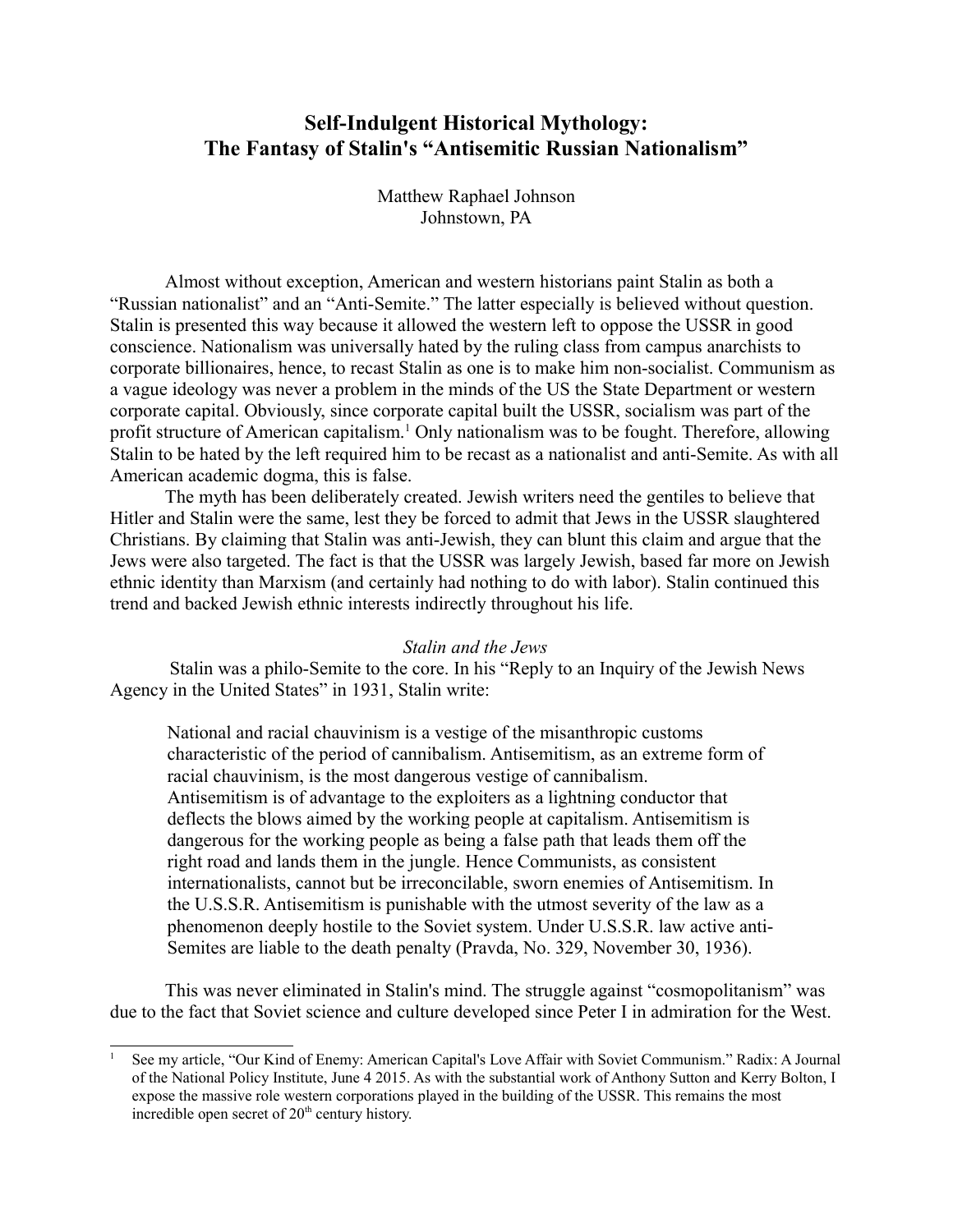Cosmopolitanism in Stalin's mind refereed to the fact that there was one scientific technique that was universal in scope. For him, there was a socialist and a bourgeois science. This is true as far as it goes, but has nothing to do with the Jews. This was one of Stalin's preoccupations.

Stalin had three wives, all of them Jews. His first wife was Elizabeth Svanidze who bore Jacob. After that, Kadya Allevijah, also Jewish, had Basil and one daughter Svetlana. No one is quite sure how his second wife died. His third was the sister of Lazar Kaganovich, Rosa. It is worth mentioning that Svetlana married four times, three of them Jewish men. Molotov's daughter (herself Jewish from her mother) was engaged to be married to Basil Stalin (Sebag-Montefiore, 2005: 266-269).

Through the purges, Jews remained in control of the Stalinist system. Through 1934 – 1946, the secret police was made up of, ethnically speaking: Jews: 39 % Russians and Ukrainians: 36 % Latvians, Germans, Poles: 14% Others: 12%. Jews made up less than 1% of the Russian population of the day.

Even in absolute numbers, the Jews. . . made up the largest group in the leadership of the Stalinist Secret Police. The Russian myth of the "Jewish NKWD" thus had a factual basis. The Nazis, who knew precisely of these facts, used it for their propaganda purposes of the Jewish-Bolshevik terror regime that they felt obligated to destroy (from Petrow and Skorkin, 1999).

While it is true that these numbers changed by the middle of the war, this has more to do with German killings and Soviet disorganization than anything else. Tens of thousands were captured as partisans and commissars, interrogated, and shot by the German *Einsatzgruppen*, who were created to pacify the areas conquered by the *Wehrmacht*.

Stalin was never an anti-Semite and never spoke in favor of it at any level at all. Throughout his life, Dzhugashvili fought for power in the party, and was guided only by personal power interests and not the interests of the Jews, or of any other nationality in the country. Even to the end of his life, Stalin did not become a Russian or Georgian nationalist, as evidenced by the destruction of those groups long before.

After the Bolshevik Revolution, about 90% of management positions were occupied by Jews. Therefore, any purge of the party was automatically a purge of Jewish activists. The Central Committee of the CPSU in the March 1939 showed an increase of Jewish representation compared with February 1934. In 1937-1938 there were 29,000 documented arrests by the NKVA, of which Jews were 1%, which is extraordinary given their dominance of the party. In Kevin MacDonald's excellent review of Solzhenitsyn's *200 Years Together*, he summarizes the writer's ideas this way:

Solzhenitsyn shows that there were fewer Jews in the party elite after the purge of Trotsky and his predominantly Jewish followers. However, the purge was "absolutely not anti-Jewish." There remained very powerful Jews, notably Lazar Kaganovich who played such an important role in the mass murders of the period. While comprising less than 1% of the population, Jews were around onesixth of the Communist Party membership and around 33%–40% of top party positions. Stalin assigned a Jew, Yakovlev-Epshtein, to the top administrative position in charge of collectivization (labeled by Solzhenitsyn "the destruction of the way of life of the people"), and notes several other Jews who worked under him. After listing dozens of Jews with high-level positions throughout the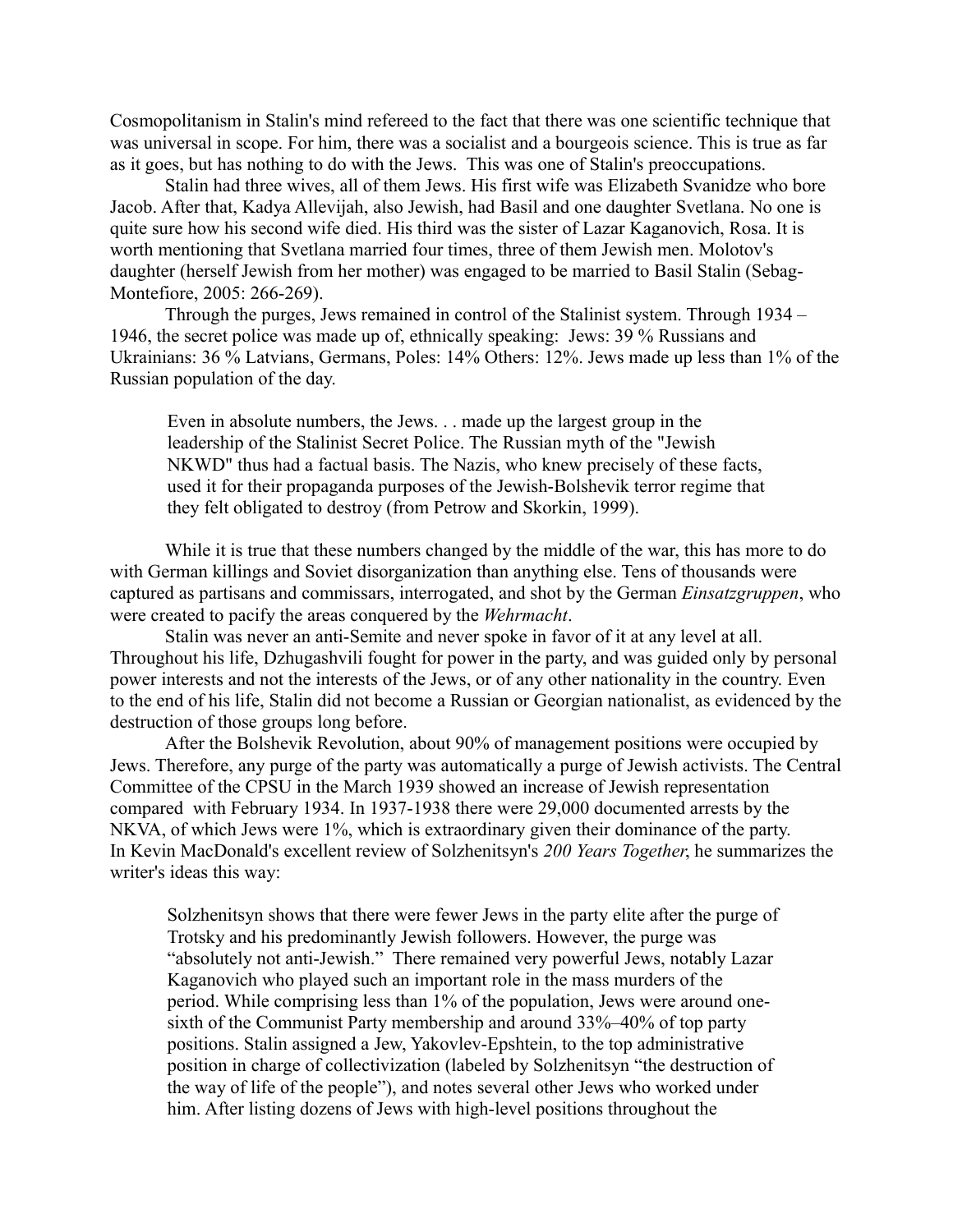economy, Solzhenitsyn concludes that "Soviet Jews obtained a weighty share of state, industrial, and economic power at all levels of government in the USSR." Similarly, in diplomacy, "Just as in the 1920s diplomacy attracted a cadre of Jews, so it did through the early and mid-1930s." Indeed, even after the purges, when Molotov took over the People's Commissariat of Foreign Affairs in1939, he publicly announced during a meeting with diplomatic personnel that he "will deal with the synagogue here," and that he began firing Jews on the very same day (MacDonald, 2010).

The leaders of all the socialist countries of Eastern Europe created after the war were Jewish tyrants created by Stalin. The Romanian head of KP became orthodox Jewess Ana Pauker, the head of the Czech party was the Jew Rudolf Slansky. The chief of the Hungarian party became a close friend of Stalin and a Bolshevik internationalist, the Jew Matyas Rakosi (Rosencrantz). His closest assistants were Zoltan Gera Vaz and Hérault (Singer) also Jews. In Poland, the unofficial dictator became a Jew Jacob Berman, along with his three henchmen that ran the party, all Jews: Mink, Skryzhevski and Modzelev. Although officially Jews were only only 3% of the population of Eastern European socialist countries, the Jews took them all the bureaucratic ladder from top to bottom and is practically a ruling privileged caste.

A third of the Stalin Prize received the Jews in the postwar period. Among them: the writers Samuil Marshak (1942, 1946, 1949, 1951), Ilya Ehrenburg (1942, 1948, 1951), Emmanuel Kazakevich (1948, 1950), Michael Isakovsky (1943, 1949) and others; filmmakers: Julius Reisman (1941, 1943, 1946 - twice, 1950, 1952), singer Mark Reizen (1941, 1949, 1951), actor Igor Ilyinsky (1941, 1942, 1951), the composer Dmitri Shostakovich (1941, 1942, 1946 1950, 1952), Reinhold Glier (1946, 1948.1950), the violinist David Oistrakh (1943), cartoonist Boris Efimov (1950, 1951) and many others. This is "Stalinist antisemitism." (Makarov, 2010). In this regard, Solzhenitsyn writes:

No, the official Soviet atmosphere of 1930s was absolutely free of ill will toward Jews. And until the war, the overwhelming majority of Soviet Jewry sympathized with the Soviet ideology and sided with the Soviet regime." Indeed, he cites a Jewish source noting that "At the end of 1930s, the role of the Jews in the various spheres of the Soviet life reached its apogee for the entire history of the Soviet regime (Quoted from MacDonald, 2010).

The USSR had a decisive voice on the issue of the establishment of the Israeli state in 1948, and it was used again in favor of the Jews. In addition, the Soviet Union was the first country to recognize the new Jewish state and to establish diplomatic relations with it. The Soviet Union was the only country in the world turns out to be a saving for the military aid to the Jews, not only a huge amount of weapons and military experts and volunteers.

On Stalin's orders, Molotov wrote:

Our brotherly feelings toward the Jewish people are determined by the fact that they begat the genius and the creator of the ideas of the communist liberation of Mankind," Karl Marx; "that the Jewish people, alongside the most developed nations, brought forth countless prominent scientists, engineers, and artists [that undoubtedly had already manifested itself in the Soviet 1930s, and will be even more manifest in the post-war years], and gave many glorious heroes to the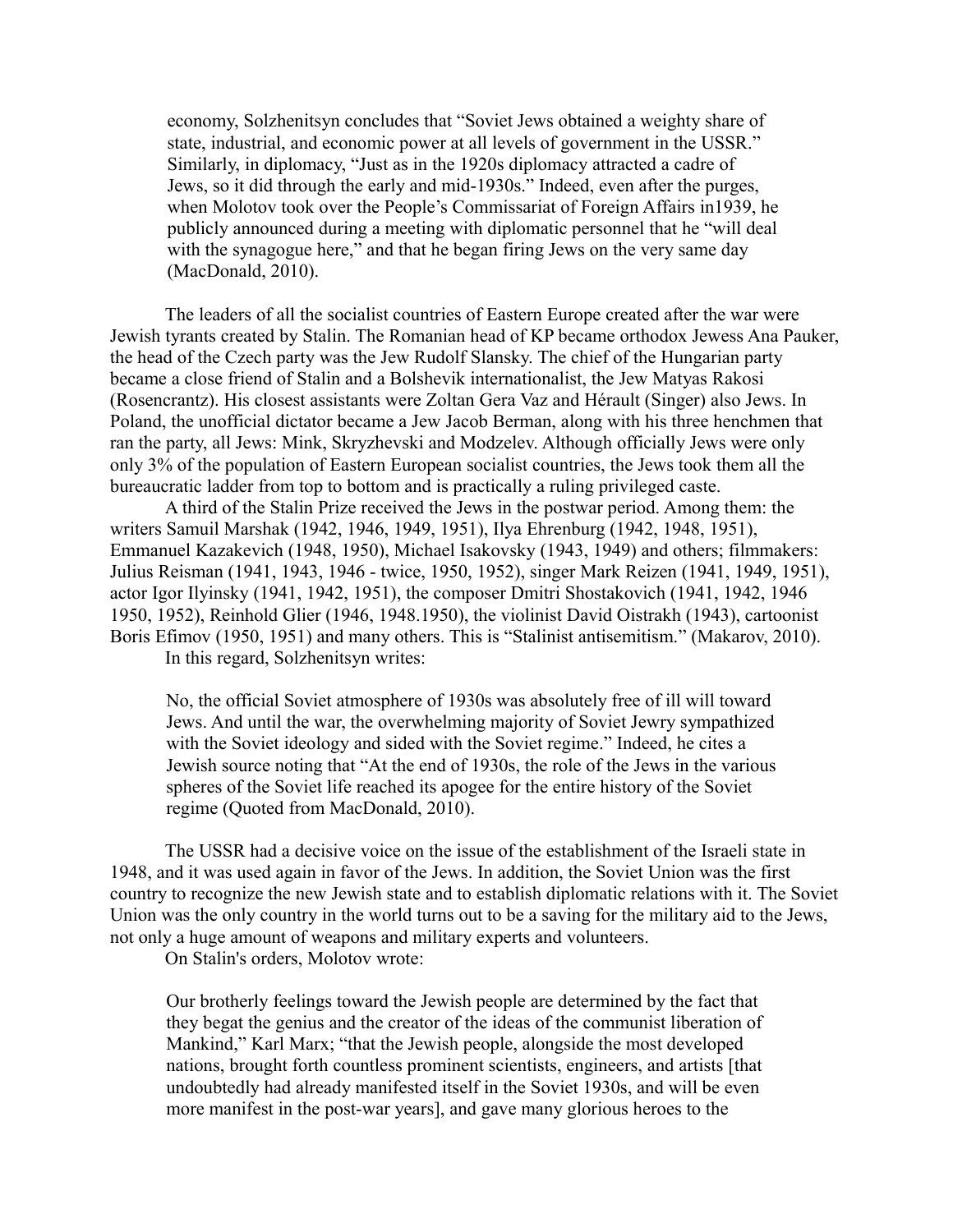revolutionary struggle … and in our country they gave and are still giving new, remarkable, and talented leaders and managers in all areas of development and defense of the Cause of Socialism (Quoted from Solzhenitsyn, 2002: Chapter XIX).

This was Soviet policy. It was ingrained in the mythos of the entire empire. It is an admission that Soviet Marxism is Jewish and hence, is an ethnic rather than an economic ideology.

Solzhenitsyn describes the nature of Soviet political institutions under the purges:

Out of 25 members in the Presidium of the Central Control Commission after the 16th Party Congress (1930), 10 were Jews: A. Solts, "the conscience of the Party" (in the bloodiest years from 1934 to 1938 was assistant to Vyshinsky, the General Prosecutor of the USSR); Z. Belenky (one of the three above-mentioned Belenky brothers); A. Goltsman (who supported Trotsky in the debate on trade unions); ferocious Rozaliya Zemlyachka (Zalkind); M. Kaganovich, another of the brothers; the Chekist Trilisser; the "militant atheist" Yaroslavsky; B. Roizenman; and A.P. Rozengolts, the surviving assistant of Trotsky. If one compares the composition of the party's Central Committee in the 1920s with that in the early 1930s, he would find that it was almost unchanged — both in 1925 as well as after the 16th Party Congress, Jews comprised around 1/6 of the membership. In the upper echelons of the communist party after the 17th Congress in 1934, Jews remained at 1/6 of the membership of the Central Committee; in the Party Control Commission — around 1/3, and a similar proportion in the Revision Commission of the Central Committee. . . . Jews made up the same proportion (1/3) of the members of the Commission of the Soviet Control. For five years filled with upheaval (1934-1939) the deputy General Prosecutor of the USSR was Grigory Leplevsky (Solzhenitsyn, 2002: Chapter XIX)

Thus, there was no purge of Jews at all. Stalin's tyranny was not directed at the Jews but was content to permit their utterly improbably dominance in Soviet institutions from cinema to police to the army. In this legend the Jews were self-interested. They sought to create around themselves an aura of the persecuted so as to achieve free immigration to Israel and to make everyone forget about the role of Jews in the revolution and the subsequent management of the country. It is also worth noting that the most faithful ally of Stalin from the beginning of the 20s until his death remained a Jew, Lazar Kaganovich, remaining faithful to him even before his death in 1991. Stalin was a promoter of Jewish interests against the Orthodox people of Russia.

#### *Stalin and Russian Nationalism*

Stalin was anti-Russian, as were all Soviet communists. He was quite systematic and ideological in this. It was not a matter of policy convenience. Stalin's works are available to all in English, yet they are apparently little read. He writes concerning the "heritage" of "Russian dominance" in their own country:

This heritage consists, firstly, in the survivals of dominant-nation chauvinism,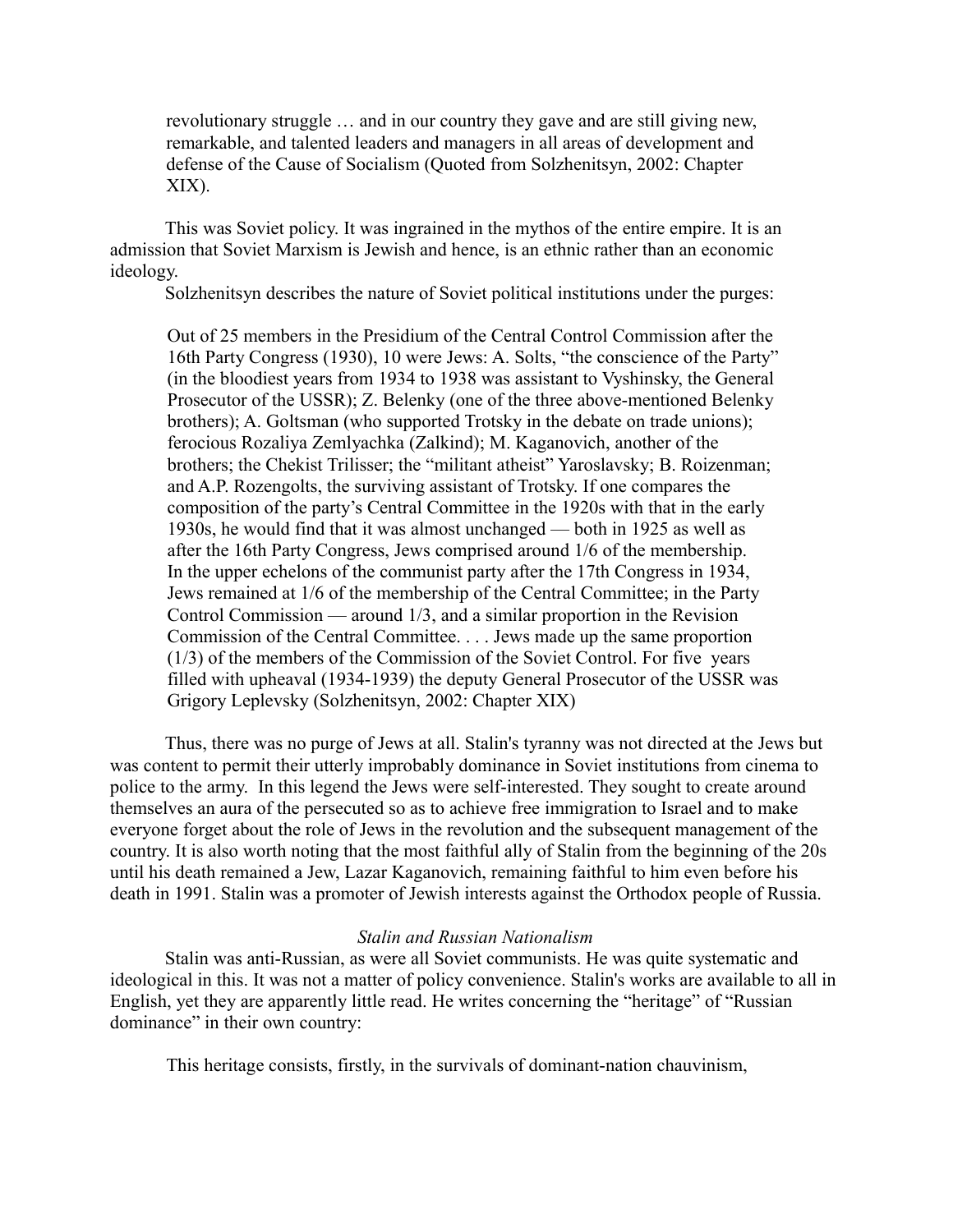which is a reflection of the former privileged position of the Great Russians.<sup>[2](#page-4-0)</sup> These survivals still persist in the minds of our Soviet officials, both central and local; they are entrenched in our state institutions, central and local; they are being reinforced by the "new" Great-Russian chauvinist spirit, which is becoming stronger and stronger owing to the NEP. In practice they find expression in an arrogantly disdainful and heartlessly bureaucratic attitude on the part of Russian Soviet officials towards the needs and requirements of the national republics. The multi-national Soviet state can only become really durable, and the co-operation of the peoples within it really fraternal, only if these survivals are vigorously and irrevocably eradicated from the practice of our state institutions. Hence, the first immediate task of our Party is vigorously to combat the survivals of Great-Russian chauvinism. National Factors in Party and State Affairs (Stalin, 1923).

Stalin's stupidity is staggering. He struggles as to why Russians would dominate political offices in Russia. Even in their own country they might not be sovereign! Further, how the New Economic Program can be held accountable for "Russian nationalism" (in their own country!) is a mystery. The primary issue in this chilling statement above is that Russians were to be purged and Russian nationalism was banned (as it was in 1921). Nothing in the above quote was ever altered or removed in terms of policy or rhetoric.

At the same time, Stalin's attention was concentrated on a far more extensive and important matter. The first was the case of the Georgian nationalist movement which was smashed. The second, larger and more significant "Leningrad case" tried several Politburo members, including AA Kuznetsov (the military security chief) on charges of "Great Russian chauvinism." This was the eradication of the remnants of the Stalinist military of "patriotism" and "Russian nationalism." The total shot from the charge of "Great Russian chauvinism" were about 2,000 party leaders and many thousands were sent to the camps. Thirteen "doctors" versus thousands of Russian nationalists and yet, the mainstream press without exception calls Stalin a "Great Russian nationalist" and "antisemite."

Stalin also advocated for the slow development of a world state with a single language. At first, the socialist experiment could not hope to see this come about, but it will eventually. Stalin wrote in *Lenin and the National Question* (1929):

It would be a mistake to think that the first stage of the period of the world dictatorship of the proletariat will mark the beginning of the dying away of nations and national languages, the beginning of the formation of one common language. On the contrary, the first stage, during which national oppression will be completely abolished, will be a stage marked by the growth and flourishing of the formerly oppressed nations. . .

Only in the second stage of the period of the world dictatorship of the proletariat, to the extent that a single world socialist economy is built up in place of the world capitalist economy—only in that stage will something in the nature of a common language begin to take shape; for only in that stage will the nations feel the need to have, in addition to their own national languages, a common international language—for convenience of intercourse and of economic, cultural and political

<span id="page-4-0"></span>That the country was named "Russia" did not occur to him.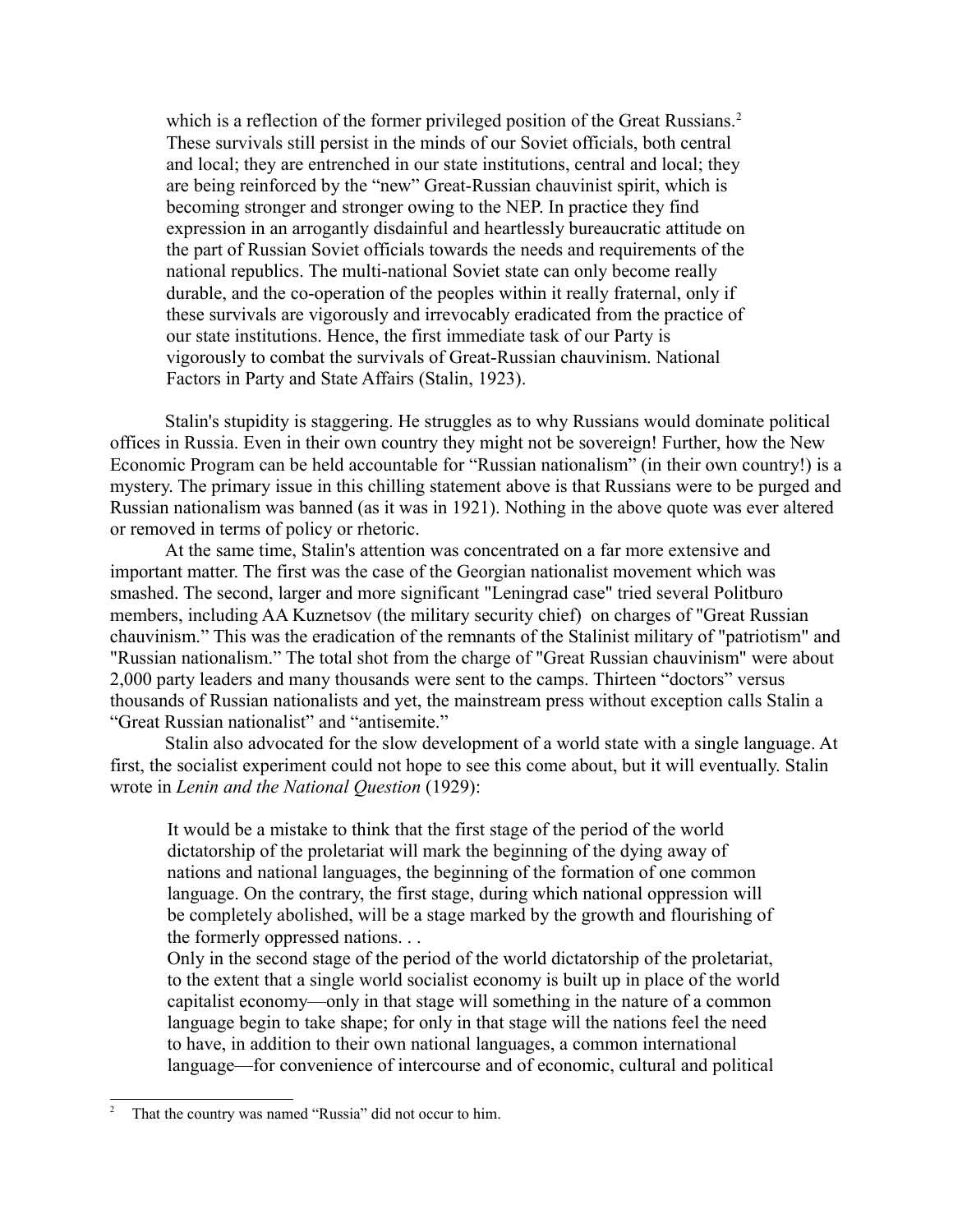### cooperation. . . .

In the next stage of the period of world dictatorship of the proletariat—when the world socialist system of economy becomes sufficiently consolidated and socialism becomes part and parcel of the life of the peoples, and when practice convinces the nations of the advantages of a common language over national languages—national differences and languages will begin to die away and make room for a world language, common to all nations. Such, in my opinion, is the approximate picture-of the future of nations, a picture of the development-of the nations along the path to their merging in the-future (Stalin, 1929)

Ultimately, socialism would lead to common economic spaces that would, in turn, lead to a single language. Yet, "Stalin scholars" still insist that Stalin be depicted as a "Russian nationalist." These same people also are aware that, throughout his rule, he was surrounded by a cabinet and Politburo almost 100% Jewish. This does not take away from their thesis that he was "antisemitic." Genrikh Yagoda, a Jewish nationalist and one of Stalin's closest murderers, was a long-time Stalin ally. Another, Lazar Kaganovich, is responsible for the slaughter of millions. Since the west could not tolerate the notion of Jews killing Christians, the academic elite needed to invent the story that the "Jews suffered too" under Stalin. The truth is that they suffered, as Jews, not at all. They were the most elite and privileged caste in the USSR.

"In 1934, according to published statistics, 38.5 percent of those holding the most senior posts in the Soviet security apparatuses were of Jewish origin." Many of these were purged later, along with thousand of gentiles. They were no purged as Jews. This "antisemite" had almost half his government of Jewish background throughout his tenure. Far more gentiles than Jews were purged (Makarov, 2010 and Solzhenitsyn, 2002).

 Leonid Reichman was the NKVD's chief interrogator, which means in practice, he was the main torturer of Stalin's "antisemitic" regime. This privileged caste were in positions especially that involved torturing and murdering Christians. Hence, the Gulag system and the secret police saw a huge percentage of Jews throughout Stalin's reign. In western nations, oddly enough, it is rare to find Jews in these same professions.

Since the first generation of Soviet policemen were almost exclusively Jews, anyone can make it seem like he was attacking Jews as such. Hence, playing on public ignorance and the academic fear of believing the USSR was largely an ethnic enterprise, the Stalin myths continue. Academics publicly stating that the USSR was Jewish will lose their jobs. There is no "maybe" about that.

#### *Stalin and the Church*

Connected with his alleged nationalism is the common claim that Stalin ordered the opening of many churches. Like all the other dogmas of the American academic, it is false. Mass executions of the clergy continued until 1943. In 1937-1938 106,800 priests were murdered, but from 1939-1943, 5,000 total. This counts as the "resurrection of the church" by the American academic. By 1943, only four bishops were left alive (in the mainstream church) out of 200 (Makarov, 2010).

While it is true that Stalin created a tiny "Moscow Patriarchate" to counter the Vlasov organization and others, the persecutions continued. In fact, this laughably fraudulent "church organization" was just another, more sophisticated, part of the persecution. However, for the few who remained, the Moscow sect was as close to Orthodoxy as they could hope for.

As for the Soviet church, and the pressure on it never ceased. Already in December 1944,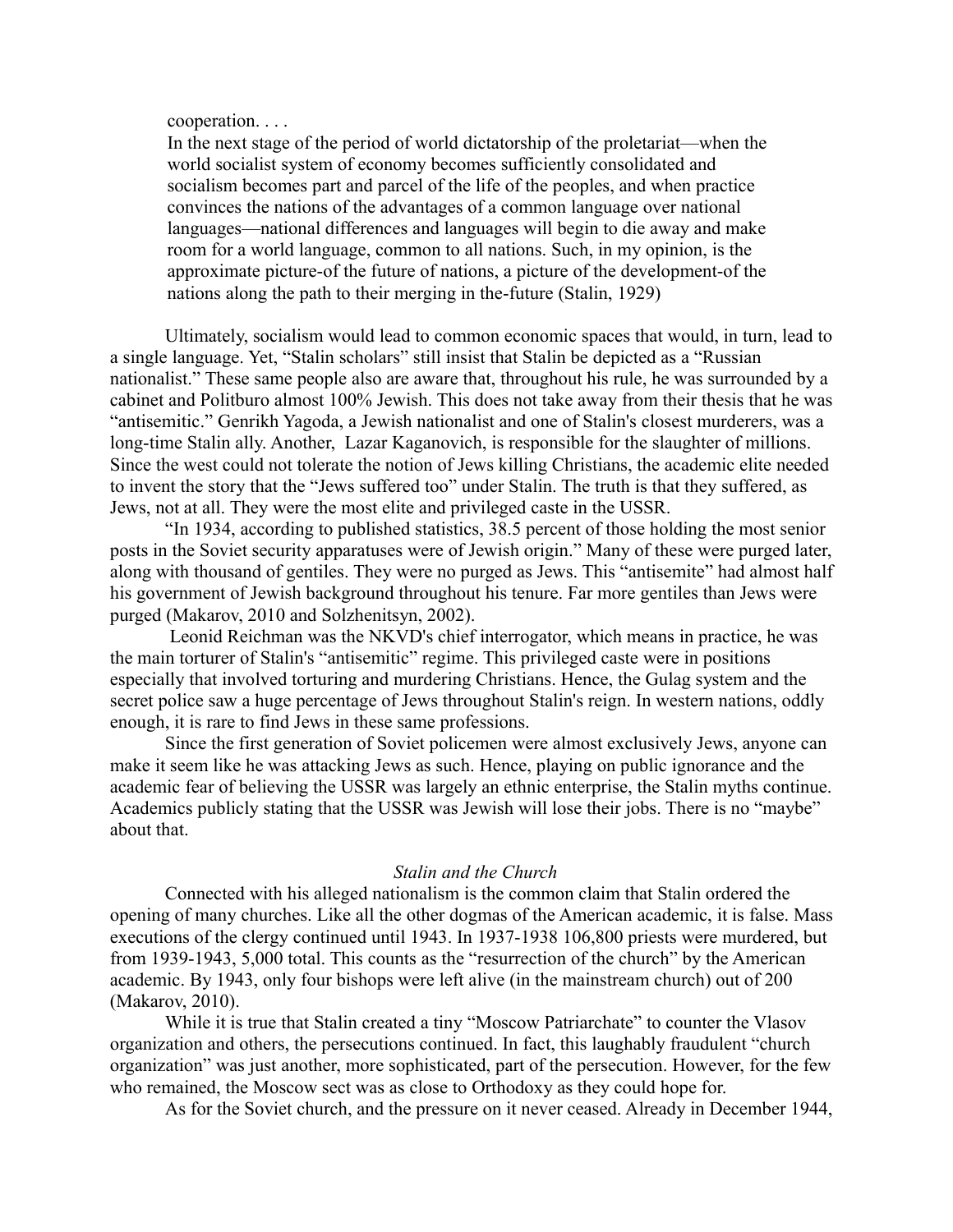the Regime began closing temples so that by 1949, 1150 parishes were closed along with 16 monasteries. Stalin created the " All-Union Society for dissemination of political and scientific knowledge" in 1947 for the sake of brainwashing Orthodox people. From January 1, 1947 to June 1,1948,679 priests were arrested. By the end of Stalin's life he closed about 1000 temples previously opened during the war.

Stalin's amendment to the Constitution of 1929 was on the prohibition of religious propaganda. This was also included in the Stalin Constitution of 1936, according to which the believers were deprived of the right to "freedom of religious propaganda," while preserving the atheistic propaganda: it was not abolished until his death. Lenin wrote:

It is now and only now, when the hungry localities eat people and roads strewn hundreds, if not thousands, of corpses, we can (and must therefore be!) Carry out the confiscation of church valuables with the most savage and merciless energy and do not stop in front of the suppression of anything resistance (Lenin 1922a).

Stalin continued his policy. In reference to it, Stalin said in a speech,

There were then such eccentrics in our party who thought that Lenin understood the need to fight with the Church only in 1921 (laughter), and before that time, he allegedly did not understand it. This, of course, is nonsense, comrades. Lenin and I understood the need to fight the church well before 1921. The point is to link a broad mass anti-religious campaign with the struggle for the vital interests of the masses and to lead it in such a way that it is understandable by them and soon, supported by them (from Makarov, 2010).

Thus, Stalin and Lenin were identical. Not a single surviving order exist that says anything remotely about a revival of the church. Until the end of Stalin's reign the Bible and the Gospel, nor any other little bit of religious literature was available. The only reason Stalin did not resume with full force the persecution of the church after the war was the onset of the Cold War with the West. The "Soviet church" had a key and irreplaceable role in the communist propaganda and political influence abroad. That was the sole reason this "Moscow Patriarchate" existed (Makarov, 2010).

In the first class work of Kalkandjieva, she says:

Parallel with Decree No. 1325 of November 28, 1943, which allowed the Council of People's Commissars of the USSR to reopen Orthodox churches, Molotov ordered Karpov not to grant such permissions without the preliminary sanction of the government. In the period 1943–1945, believers submitted 5,770 requests for the opening of churches, but only 414 of them were granted (Kalkandjieva, 2015: 184).

Her work comes from the opening of the new Kremlin archives only recently unsealed and is anything but flattering to the ROC. However, to his credit, Sergius did reject Stalin's request to permit married bishops. On the other hand, it became very clear that ecumenism was part of the Soviet illusion of religious freedom. The first group were the naive Anglicans.

Acting as Stalin's PR adviser, FDR wrote to "Uncle Joe" and stated: "the Soviet image in the West would be improved, if they disbanded the Comintern and provided some evidence of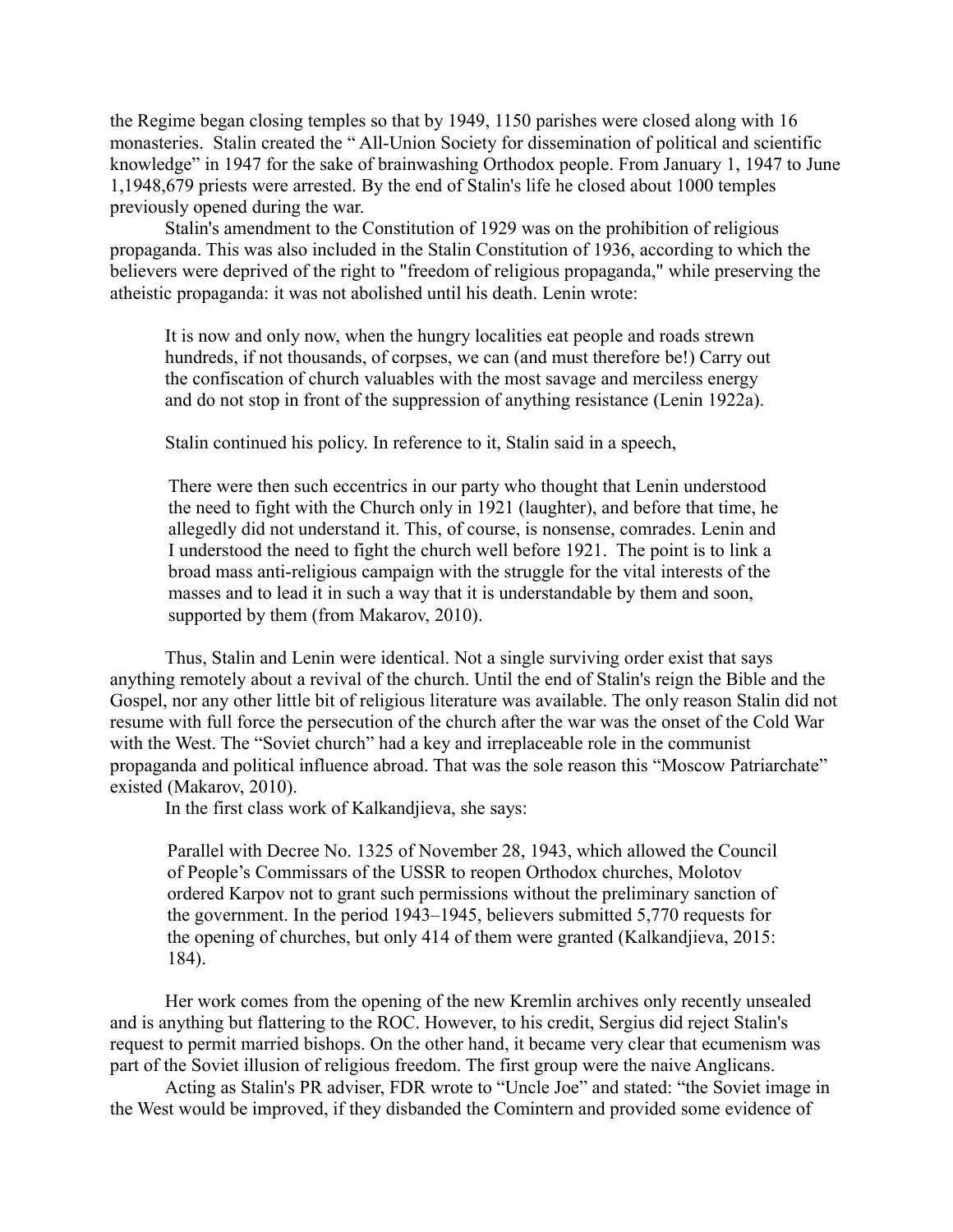religious freedom" (from Kalkandjieva, 179). The result was that Stalin ordered his kept bishops to "Create your own Vatican" (ibid). The result was the Patriarchate and the institution called the Council for the Affairs of the Russian Orthodox Church (CAROC). The CAROC was the direct creation of Stalin with no input from any hierarch. Its purpose was to facilitate the connection between the NKVD and the ROC.

The bishop of York at the time was Cyril Garrett, who headed the mission to the USSR. Their reluctance to serve with Orthodox clergy did not come from any rejection of ecumenism, but due to the undying hatred of the English for Russia. However, his subsequent book *The Truth about Religion in Russia* was as idiotic as his motives were tainted. He argued that the only reason the church was liquidated in the 1920s was their support for the monarchy. Now, under Stalin, the church is "reborn." The BBC aired this as well, creating a mini-series that romanticized Stalin as the "religious leader" of the Russian church. The MI6 also beamed it into Eastern Europe so as to prevent any rebellion against Stalin.

Adding greater insult to this farce, the soi-distant Patriarch of Alexandria wrote: It must not be thought that the restoration of the [Moscow] Holy Synod is a political device imposed by circumstances. On the contrary it is due to an outspoken declaration of the national faith. Long before the dissolution of the Third International the Orthodox Church had assumed its rightful place (From Kalkandjieva, 2015: 190)

Soviet documents clearly show that this was written by MI6, who controlled Egypt at the time. It also shows that there was never any "Cold War" and the west, more often than not, served as the protector of Soviet interests. The emigre synod's statement, condemned by some "mainline" organizations, was accurate in that it stated this "election" existed only for political purposes. Documents uncovered by Kalkandjieva show they were right. Worse, the entire "mainline" Orthodox world recognized Stalin's church. This is a crime these jurisdictions refuse to address. Even worse was the fact that these bishops knew they were lying, but the subsidies paid from Moscow to the Middle East were large. It also created an isolated, corrupt clerical elite among the "Orthodox churches" of the Mideast and parts of Europe.

One of the important conduits of Soviet dominance over the other Orthodox sees was Princess Irina of Greece. On April 10 of 1945, Stalin met with Patriarch Alexei and laid out a plan for capturing the Orthodox world. Using the "victor over Fascism" was a major part of this movement. In addition, the minutes of this meeting also show how Alexei was to use "canonical arguments" to take all authority away from Constantinople. Due to Stalin's earlier directive, the "Orthodox Vatican" idea continues to be the Constitution of this abortion.

The CAROC was placed in charge of all efforts to bring "canonical" Orthodoxy over all the churches of the east. This was successful in Transcarpathia, western Ukraine, Czechoslovakia and unfortunately, in Poland. Soon, Finland and the Baltics were also to be forced under Moscow. None of these actions has any canonical validity for many reasons, but not the least of which is that it was merely Stalin's foreign policy only incidentally related to the church. This means that the "recognition" of Stalin's new sect was based almost entirely on financial pressure. Of course, Stalin spoke in lockstep with the MI6 in calling any anti-Soviet church "fascist." The truth is that western media was far more enthusiastic about this than even the Soviet media.

Whenever the "canons" or church tradition got in the way of the ROC, the bishops would merely ask CAROC for assistance. They would then put "pressure" on the offending party or government, and quickly, fearing for their lives, did whatever Moscow wanted. Soon, the entire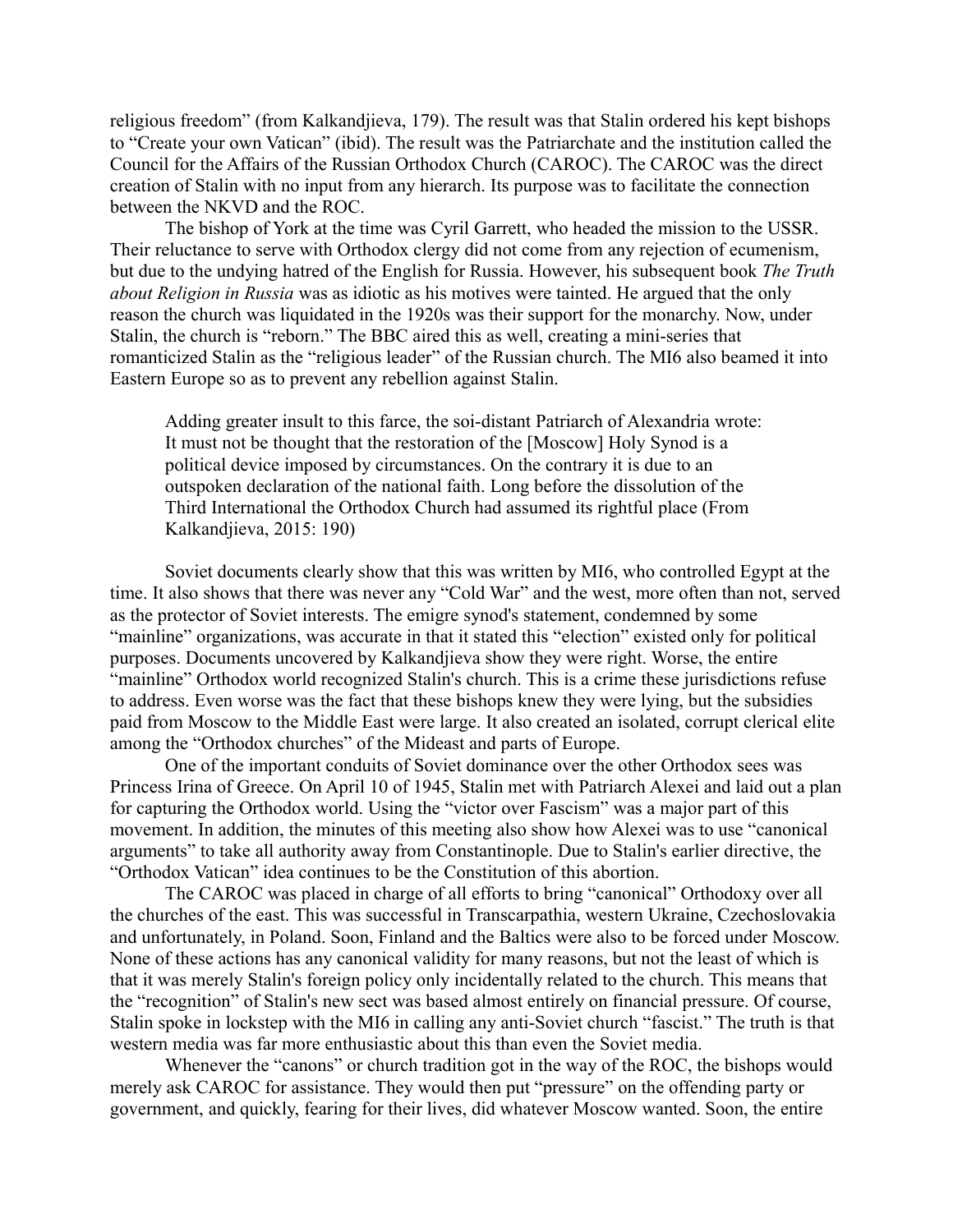Orthodox world seemed "unified" around their Russian Marxist pope. Those dissenting were anathematized as "non-canonical." This is the foundation of the "canonical" Orthodox church in the  $20<sup>th</sup>$  century (the documents are collected and indexed in Kalkandiieva, 2015).

It gets worse. Metropolitan Dionysus of Poland is one of the new-martyrs of the Soviet yoke. He was also in Hitler's camps. This bishops condemned Stalin's new sect and the bishops that were Stalin's men in cassocks. These men claimed that Polish autocephaly could only come from Moscow, thus the 1924 tomos creating this church was null and void. The argument is nonsense of course, there is nothing that suggests that Moscow can or should declare autocephaly, let alone this parody of the church. It does show the crude through process of the Church that Stalin built. Dionysus was a victim of CAROC, in that they began spreading rumors that he was a "Nazi agent" regardless of the fact that he did time in Dachau.

In 1949 the Polish Minister of Justice, G. Swentkowsk, was summoned by CAROC to Moscow. The plan was then hatched that the Polish Church, which was actually the Ukrainian Autocephalous Church, would have its tomos revoked, then granted a new one from Moscow. Of course, the church was purged of "nationalists" and forced under Moscow, while still considered "autonomous" by "world Orthodoxy." Patriarch Maximus V of Constantinople was given a check for \$50,000 American dollars, which in 1949 was an immense sum. He then kept quiet (Kalkandjieva, 2015: 226-228ff).

Another example is that of Metropolitan Seraphim (Lukyanov), whop became the successor to Metropolitan Evlogius, serving under the Ecumenical Patriarchate. Seraphim was a former ROCOR bishop that had been smeared with the "collaborationist" accusation. Of course, it was collaboration with Hitler, since collaboration with Stalin was universally seen as praiseworthy. Extremely sensitive to his smear, Seraphim was seen as vulnerable. It was for this reason that he was chosen by CAROC to be the next "leader" of the ROC in the west (245).

This poor soul was forced to say the following:

The Orthodox ecumenical Church goes beyond national frontiers. Within this vast Orthodox ecumenical Church our Russian Church must occupy an honorable place as Mother of its people and Protector of other Orthodox Churches asking its support, especially the Churches of the Slav peoples who are near to us…. While calling us to him, the Patriarch allows us all Christian liberty. We may believe and profess our faith freely. He binds us by no political obligations. We may be subjects of any country and live in it (From Kalkandjieva, 2015: 246)

In exchange for this nonsense, Seraphim was assured that all accusations for collaboration would go away. It is worth noting that this also meant that western newspapers would also drop the accusation. How could that be? How could they have such influence in the western media? Unfortunately for Stalin, the Paris Orthodox voted for Metropolitan Vladimir over Stalin's appointee. Ultimately, this is what led to the failure of Stalin's church in western Europe.

The point of this is to show several things: first, that the "Orthodox church" under Stalin was neither Orthodox nor a church but rather a political tool. Second, that the west, as was almost always the case, supported and backed Soviet interests in these areas and attacked anticommunists in their own countries who disagreed. No pro-Stalin collaboration was more blatant than the western churchmen, especially the Anglicans. Finally, it goes far to show how much Stalin hated the Orthodox church. These were elaborate plans designed to destroy and discredit Orthodoxy not only in Russia, but in the rest of Europe as well.

Also connected to this nationalism is the myth that Stalin was "resurrecting the cult of the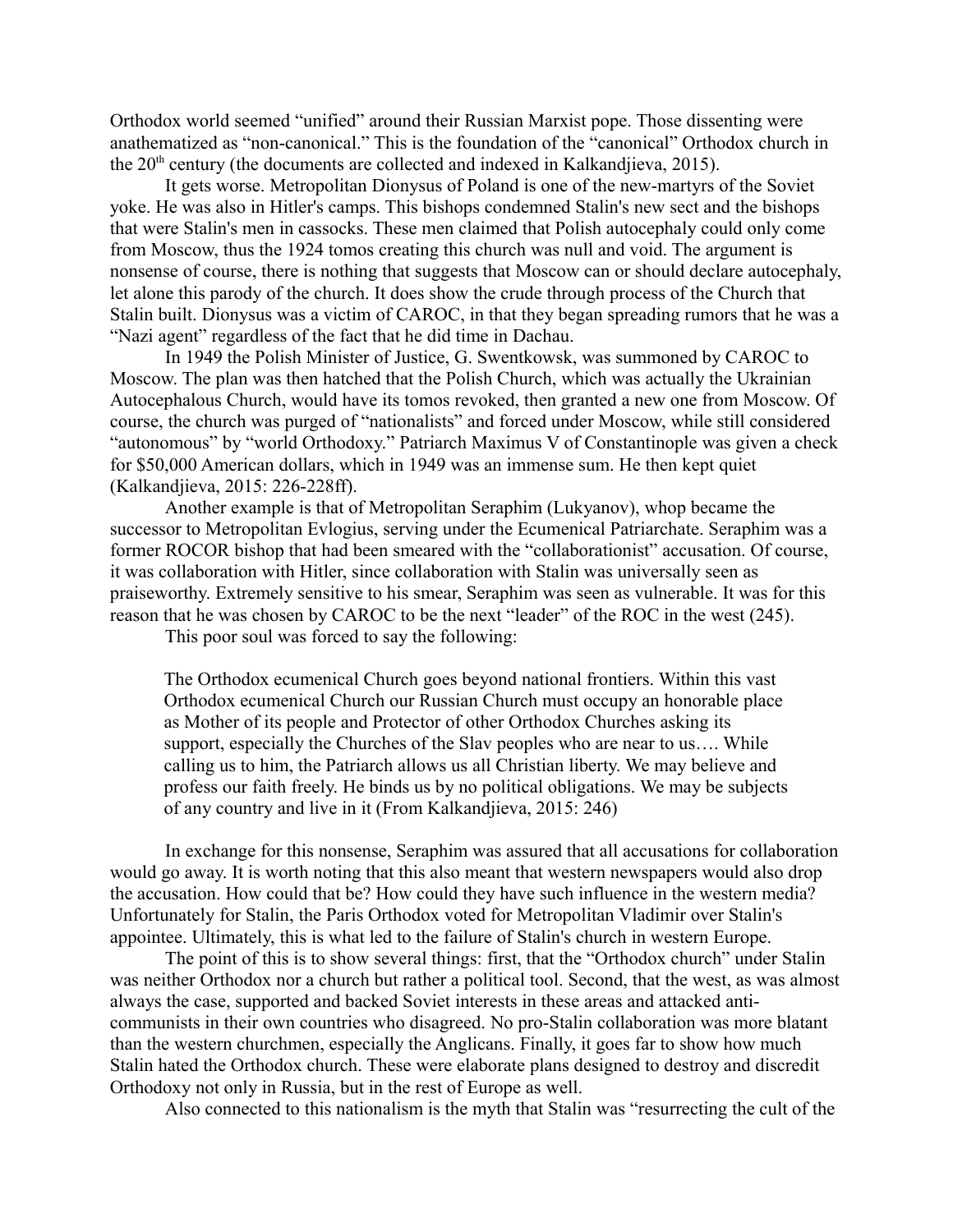Tsars." In this argument, having a good thing to say about a Tsar once in a while makes the speaker a monarchist. The proof text states:

I want to say a few words which may not seem too festive. The Russian Tsars did much that was bad. They robbed and enslaved the people. They led wars and seized territory in the interests of the landowners. But they did do one good thing – they put together an enormous state stretching out to Kamchatka. We inherited this state. We Bolsheviks were the first to put together and strengthen this state not in the interests of the landowners and capitalists, but for the toilers and for all the great peoples who make up this state (quoted from David Brandenberger, 22).

This is supposed to be the resurrection of the "Tsarist past." It is clearly no such thing, and re-emphasizes the Party's hatred of the royal office. Peter I was a self-described revolutionary that bulldozed the church wherever he could. He was as violently anti-Christian as the Reds were. Making positive reference to him proves only the point being made here. The proof of "Russocentrism" is supposed to be discovered in these scattered references to pre-revolutionary writers like Pushkin, references to Peter I and other such nonsense. Even titling an official school text "A History of the People's of Russia" is sufficient to convince the alienated dons of Stalin's nationalism (Zalampas, 199[3](#page-9-0)). $3$ 

Lenin's statement to the *New York Herald* in 1922 that

those who intend to offer humiliating terms to the Russian delegation at Genoa are deeply mistaken. Russia will not allow herself to be treated as a vanquished country. If the bourgeois governments try to adopt such a tone towards Russia they will be committing the greatest folly (Lenin, 1922).

This sounds terribly nationalist, at least in the elastic western definition of the term, and yet, no one uses this to show that Lenin was resurrecting the cult of Ivan IV. He is a "Soviet Patriot" now that he has power and as such, he will use the appropriate language. The motive, however, is clear: awful men of history must have been on the "right of the spectrum" to use a contemporary distorting label. It also shows how readily the left, even its academics, believes and utilizes poor arguments when their ideological interests are at stake.

#### *Conclusions*

It is one thing to show Stalin was not a nationalist and was philosemitic. It is another to explain why these myths have been around for so long. Stalin's writings and policies were not secret. His works are available to all. The leftist mind eventually tired of the USSR and its misery. A search for legislation that assisted the cause of labor will prove fruitless. It was never about the workers but rather the enrichment of a small oligarchic elite that was overwhelmingly Jewish. The USSR could not be hated by leftists on these grounds, so other foundations were needed. If he could be depicted as "another Hitler" then not only would it be OK to hate Stalinism, but it would also give the left an excuse to say that "Leninism has never been tried."

Recently, the BBC has attempted to claim that North Korea is a fascist state rather than a communist one. When the icons of Marx and Stalin were taken down for cleaning and maintenance, it was said that they were permanently removed. The failure of Soviet economics is

<span id="page-9-0"></span><sup>3</sup> Zalampas' work is very useful since it shows in striking relief the grounds upon which the US ruling class opposed the USSR. It was almost exclusively as "Russia" and all the Mongol-like associations it conjured.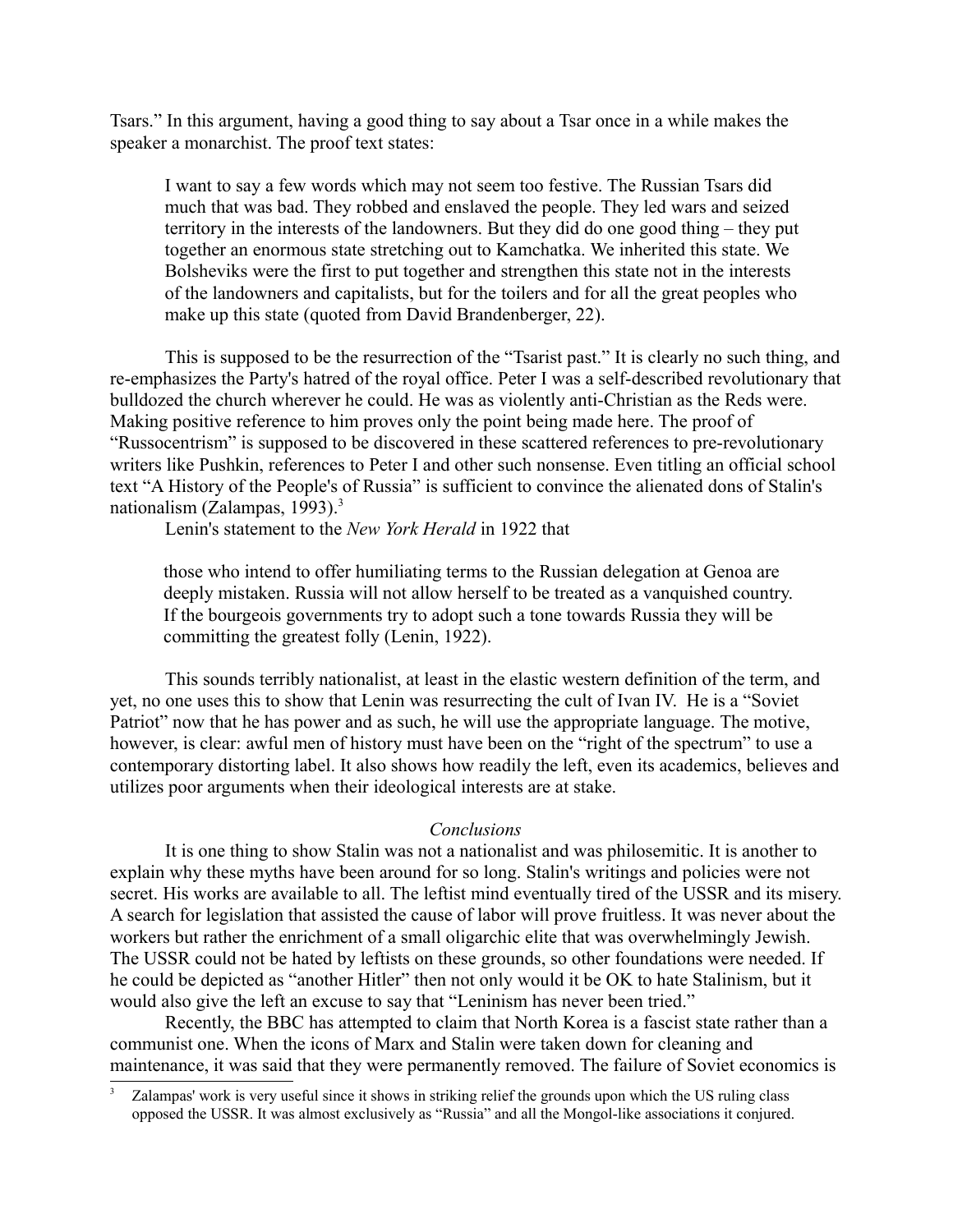well known. The left could no longer milk the Russian population nor could they cover over Soviet crimes. The only option left to them is to say that the Soviets were "fascists" and "Russian nationalists." The truth is that Stalin, in no respect, differed from Lenin or Trotsky. The only difference was the machinery they had at their disposal. Stalin's was far more advanced than Trotsky's so it killed more people. Otherwise, they are identical in all respects.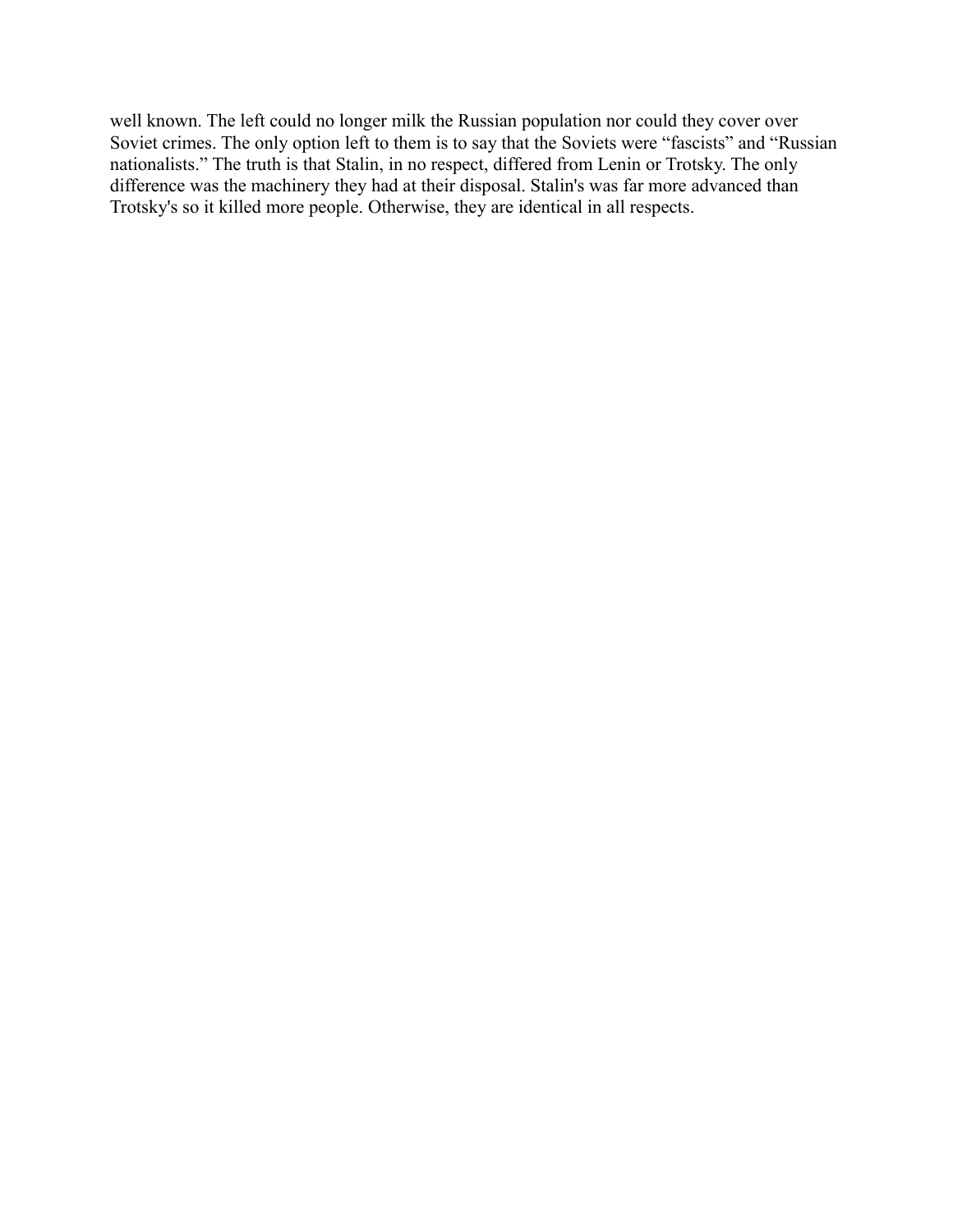## **Bibliography: Primary Sources**

Lenin, Vladimir Ilyich (1922a) Letter to Comrade Molotov for the Politburo. (reprinted in The Unknown Lenin : From the Secret Archive (1996) edited by Richard Pipes, pp. 152-4).

Lenin, Vladimir Ilyich (1922) Interview with the Correspondent of The New York Herald. Petrograd: Krasnaya Gazeta 84, April 14

Stalin, J (1936). Reply to an Inquiry of the Jewish News Agency in the United States, January 12, 1931. Pravda, No. 329, November 30, 1936

Stalin, J (1923) Thesis for the Twelfth Congress of the Russian Communist Party (Bolsheviks), Approved by the Central Committee of the Party 1 March 24, 1923

Stalin, J (March 1929) The National Question and Leninism: Reply to Comrades Meshkov, Kovalchuk, and Others. Works, Vol. 11, January, 1928 to March, 1929

## **Secondary Sources**

Makarov, NI (2010) The Myths of Stalinism. Eschatology Journal, edited by Archbishop of Slavyenskyy Viktor (Pivovarov)

Brandenberger, D., A. M. Dubrovsky (1998) 'The People Need a Tsar': The Emergence of National Bolshevism as Stalinist Ideology, 1931-1941. Europe-Asia Studies, 50(5): 873-892

N.K. Petrow and K.W. Skorkin (1999) Who led the NKVD, 1934-1941? N.G. Ochotin, A.B. Roginskij, Verlag Swenja

Kalkandjieva, D (2015) The Russian Orthodox Church, 1917–1948 From Decline to Resurrection. Routledge

Sebag-Montefiore, Simon (2005) Stalin: The Court of the Red Tsar. Random House.

Korey, William (1950) Zinov'ev's Critique of Stalin's Theory of Socialism in One Country, December, 1925-December, 1926. American Slavic and East European Review 9(4): 255-267

Zalampas, M. (1989). Adolf Hitler and the Third Reich in American Magazines, 1923-1939. Bowling Green, Ohio: Bowling Green State University Popular Press

MacDonald, Kevin (2010) In the 1930s: Chapter 19 of Alexander Solzhenitsyn's "200 Years